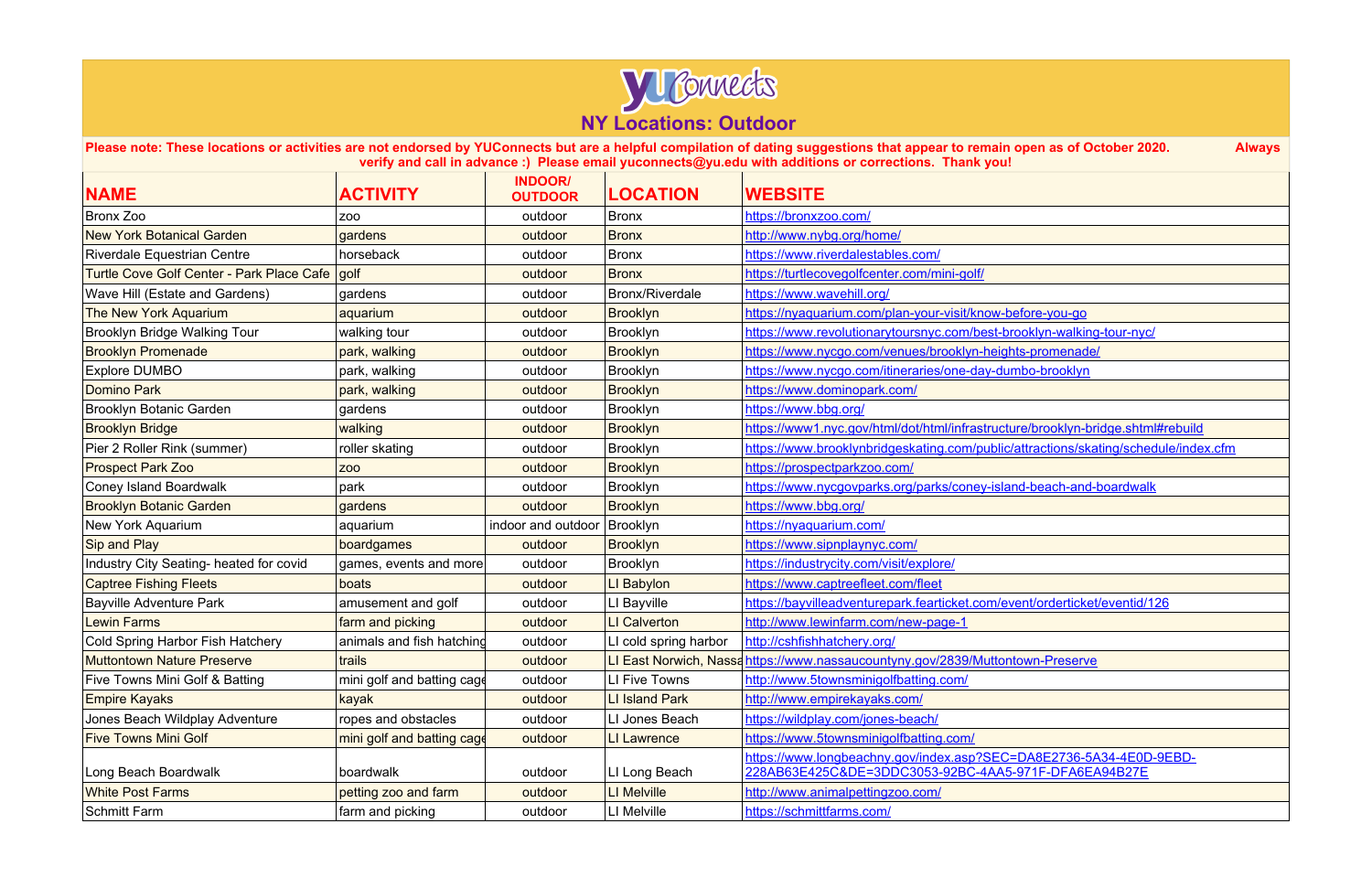

**Please note: These locations or activities are not endorsed by YUConnects but are a helpful compilation of dating suggestions that appear to remain open as of October 2020. Always verify and call in advance :) Please email yuconnects@yu.edu with additions or corrections. Thank you!**

| <b>NAME</b>                                     | <b>ACTIVITY</b>                                 | <b>INDOOR/</b><br><b>OUTDOOR</b> | <b>LOCATION</b>          | <b>WEBSITE</b>                                                                                                   |
|-------------------------------------------------|-------------------------------------------------|----------------------------------|--------------------------|------------------------------------------------------------------------------------------------------------------|
| <b>Old Bethpage Restoration Village</b>         | historical site                                 | outdoor                          | LI Old Bethpage          | https://www.obvrnassau.com/                                                                                      |
| <b>Old Westbury Gardens</b>                     | gardens                                         | outdoor                          | LI Old Westbury          | https://www.oldwestburygardens.org/                                                                              |
| <b>The Waterfront Paddle</b>                    | kayak                                           | outdoor                          | LI Oyster Bay            | https://www.thewaterfrontcenter.org/                                                                             |
| <b>NY Equestrian Center</b>                     | horseriding                                     | outdoor                          | LI West Hempstead        | http://www.mynyec.com/trailrides.php                                                                             |
| <b>Tanglewood Preserve</b>                      | preserve, trail and animal                      | outdoor                          | LI West Hempstead        | https://www.nassaucountyny.gov/2911/Tanglewood-Park-and-Preserve                                                 |
| Eisenhower park                                 | park and walking                                | outdoor                          | LI Westbury              | https://www.nassaucountyny.gov/2797/Eisenhower-Park                                                              |
| <b>Adventure Park Ropes Course</b>              | ropes and zip line                              | outdoor                          | LI Wheatley              | https://myadventurepark.com/location/wheatley-heights-ny/                                                        |
| <b>Barton Orchards</b>                          | farm                                            | outdoor                          | Monsey                   | https://bartonorchards.com/                                                                                      |
| <b>Harvest Moon Farm and Orchards</b>           | farm                                            | outdoor                          | <b>Monsey</b>            | https://harvestmoonfarmandorchard.com/                                                                           |
| Thunder Mountain Skeet Shooting                 | skeet shooting                                  | outdoor                          | Monsey                   | http://www.thundermt.com/                                                                                        |
| Walk across the Tappan Zee bridge               | bridge walking                                  | outdoor                          | Monsey (Nyack)           |                                                                                                                  |
| Nyack Beach State Park                          | park                                            | outdoor                          | Monsey area              | https://parks.ny.gov/parks/156/details.aspx                                                                      |
| <b>Kakiat Park</b>                              | park                                            | outdoor                          | <b>Monsey</b> area       | http://rocklandgov.com/departments/environmental-resources/county-parks-and-dog-<br>runs/kakiat-park/            |
| Bear Mountain State Park                        | park                                            | outdoor                          | Monsey area              | https://parks.ny.gov/parks/bearmountain/details.aspx                                                             |
| <b>Harriman State Park</b>                      | park                                            | outdoor                          | <b>Monsey</b> area       | https://parks.ny.gov/parks/145                                                                                   |
| Germonds Park Mini Golf                         | mini golf                                       | outdoor                          | <b>Monsey West Nyack</b> | town.clarkstown.ny.us.                                                                                           |
| Let's Roam Scavenger Hunt                       | Scavenger hunts differen indoor and outdoor NYC |                                  |                          | https://www.letsroam.com/tours_and_adventures/New_York_City_New_York                                             |
| Gitano's Garden of Love                         | lounge                                          | indoor and outdoor NYC           |                          | https://grupogitano.com/                                                                                         |
| <b>Urban Adventure Quest</b>                    | scavenger hunt game                             | indoor and outdoor NYC           |                          | https://www.urbanadventurequest.com/tours/things-to-do/new-york-midtown/default.aspx                             |
| The Central Park Zoo                            | ZO <sub>O</sub>                                 | outdoor                          | <b>NYC</b>               | https://centralparkzoo.com/plan-your-visit/know-before-you-go                                                    |
| <b>Central Park Nature Trails</b>               | trails and tours                                | outdoor                          | <b>NYC</b>               | https://www.centralpark.com/tours/walking/hidden-secrets-of-central-park/ or https://www.<br>centralparknyc.org/ |
| <b>Circle Line NYC Boat</b>                     | boat tour                                       | outdoor                          | <b>NYC</b>               | https://www.circleline.com/                                                                                      |
| <b>Hamilton Walking Tour</b>                    | walking tour                                    | outdoor                          | <b>NYC</b>               | https://www.viator.com/tours/New-York-City/Hamilton-Musical-Walking-Tour/d687-19336P2                            |
| <b>Free Walking Tours NYC</b>                   | walking tours                                   | outdoor                          | <b>NYC</b>               | https://freetoursbyfoot.com/new-york-tours/                                                                      |
| <b>Bowery Mural</b>                             | mural wall                                      | outdoor                          | <b>NYC</b>               | https://www.boweryboogie.com/tag/graffiti-wall/                                                                  |
| Central Park Zoo                                | ZOO                                             | outdoor                          | <b>NYC</b>               | www.centralparkzoo.com                                                                                           |
| <b>Herald Square</b>                            | walking                                         | outdoor                          | <b>NYC</b>               | 34thstreet.org                                                                                                   |
| Pier 25 Mini Golf                               | mini golf and park                              | outdoor                          | <b>NYC</b>               | manhattanyouth.org                                                                                               |
| Randalls Island Golf & Entertainment Cente golf |                                                 | outdoor                          | <b>NYC</b>               | www.randallsislandgolfcenter.com                                                                                 |
| <b>Tenement Museum</b>                          | museum- walking tour on                         | outdoor                          | <b>NYC</b>               | www.tenement.org                                                                                                 |

| n open as of October 2020.<br><b>Always</b>                       |
|-------------------------------------------------------------------|
| ı!                                                                |
|                                                                   |
|                                                                   |
| ewood-Park-and-Preserve                                           |
| hower-Park<br>ey-heights-ny/                                      |
|                                                                   |
|                                                                   |
|                                                                   |
| nental-resources/county-parks-and-dog-                            |
| <u>ails.aspx</u>                                                  |
| ures/New York City New York                                       |
| things-to-do/new-york-midtown/default.aspx                        |
| ow-before-you-go<br>dden-secrets-of-central-park/ or https://www. |
| Hamilton-Musical-Walking-Tour/d687-19336P2                        |
| $\underline{\text{III}}$                                          |
|                                                                   |
|                                                                   |
|                                                                   |